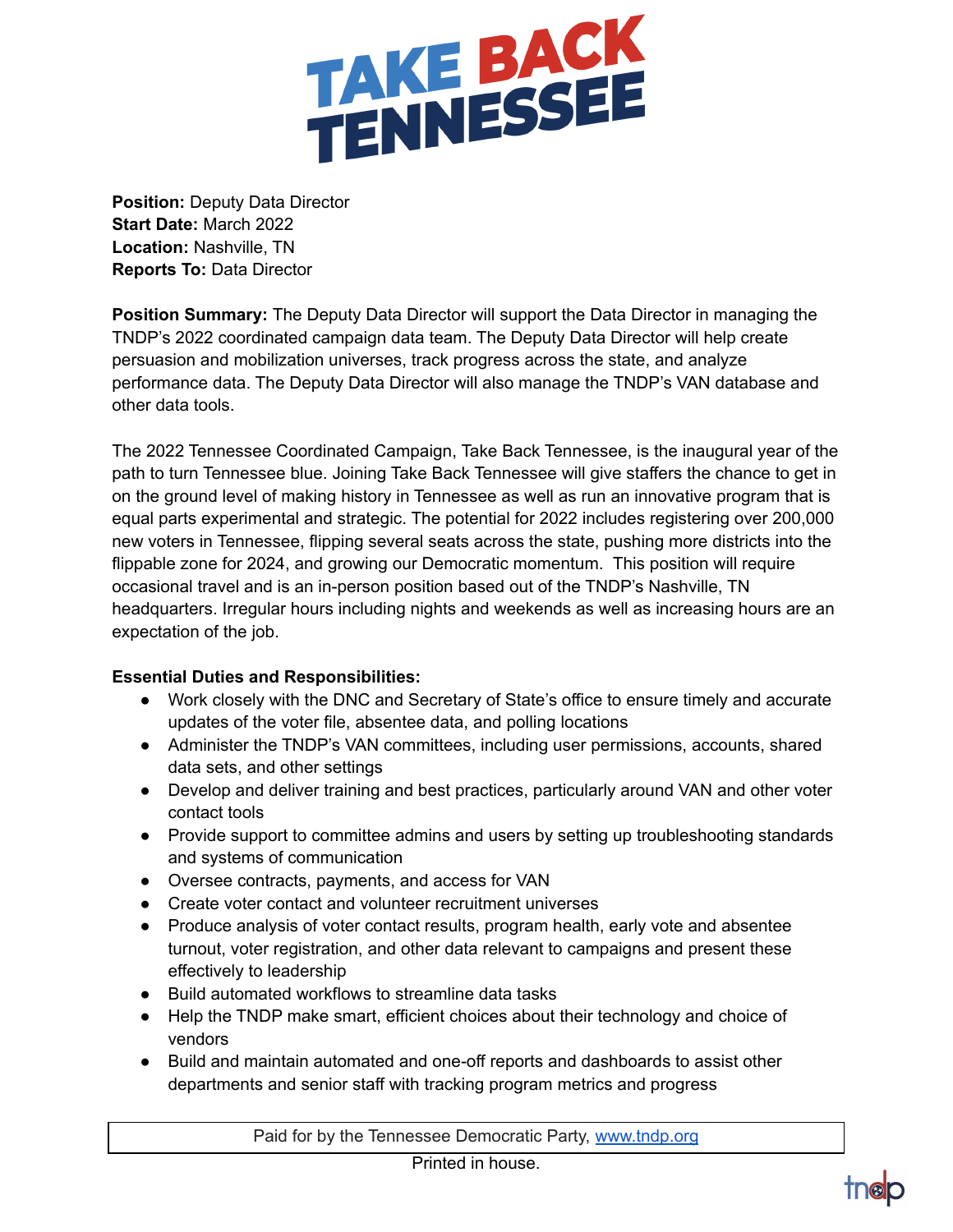

- Work with other departments to collect and generate data and analytics which provide actionable insights and clear program goals
- Create targeted volunteer and voter contact universes, tailored for specific contact modes
- Administer and support VAN and other voter contact tools to promote data integrity and cleanliness, and monitor data pipelines between tools
- Develop trainings and support materials on best practices and standards with VAN and voter contact tools
- Maintain data integrity within VoteBuilder via regular Voter File updates, enforcing protocol for database organization, and ongoing data hygiene practices;
- Manage, enhance, and provide analysis of volunteer recruitment database, voter contact results, program health, early vote, voter registration, virtual predictive dialer, web-based programs, and text messaging programs, and other data relevant to campaigns, and present these outcomes effectively to leadership and external stakeholders
- Create voter contact and volunteer recruitment universes for the Coordinated Campaign by providing technical perspective at the strategic and tactical levels including assistance with metrics and goals
- Lead data presentation development. Must be comfortable developing district profiles, landscape memos, slide show presentations, and other documents to communicate data analysis or projections with key stakeholders
- Standardize and effectively communicate data from multiple sources to produce complex reports
- Work directly to elect candidates to office, taking care of all data needs partner campaigns may have
- Communicate findings to internal and external stakeholders
- Work with other teams to create actionable reporting products
- Write SQL to analyze data and build reports or dashboards
- Write Python-based data pipelines
- Learning DVC platforms and providing advice on best practices
- Tracking and disseminating analysis of voter contact results, early vote and absentee turnout, voter registration and other data relevant to campaigns
- Collecting raw political data and converting it to usable form for analysis; scrubbing and matching acquired lists back to the voter file (VoteBuilder, Catalist or offline)
- Administer VAN (Votebuilder) access and implement VAN (Votebuilder) policies
- Take initiative and provide data-oriented solutions to departments across the organization
- Other duties as assigned

## **Preferred Qualifications:**

- 2+ years experience in political campaign data work
- Familiarity with GIS

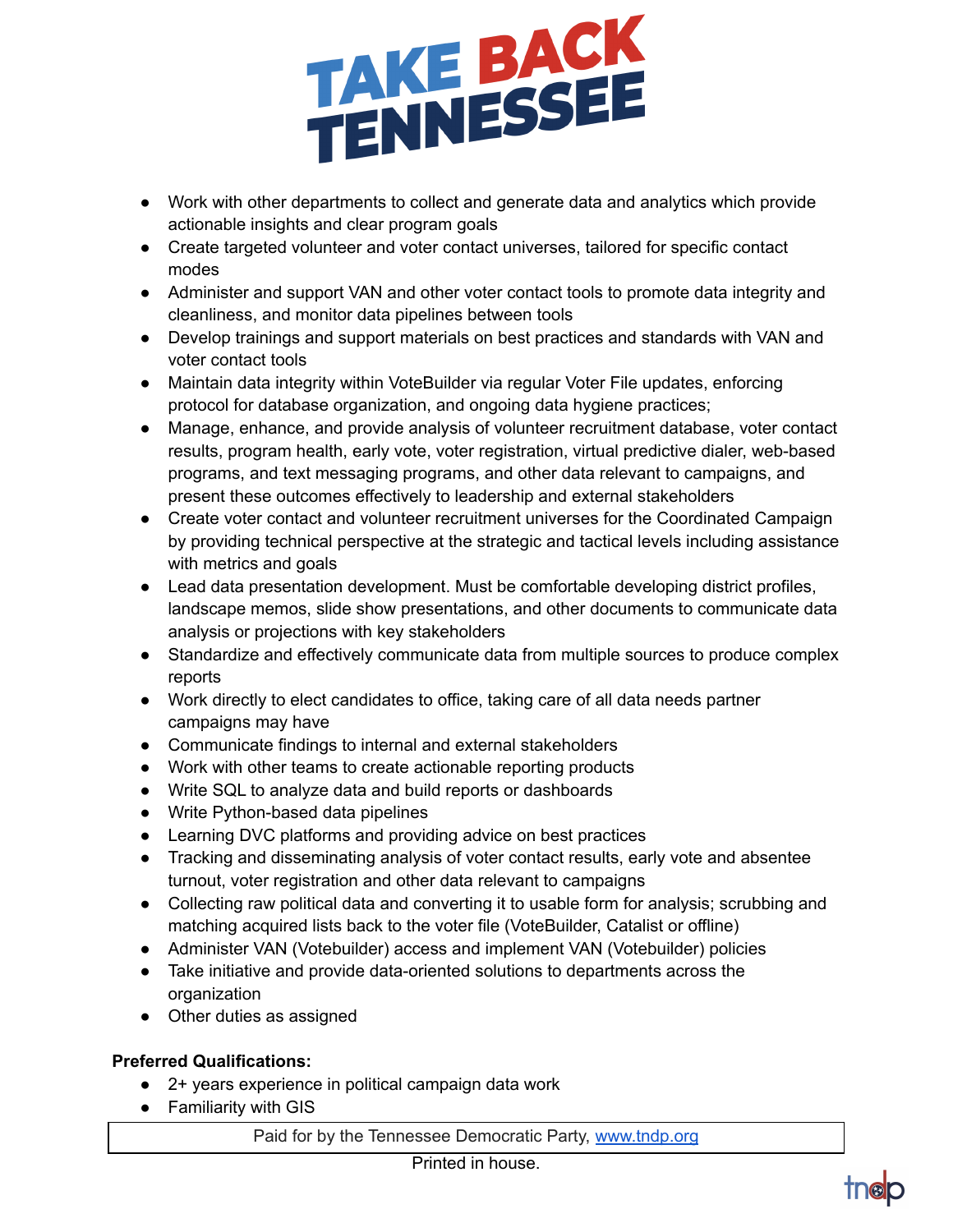

- Familiarity with BigQuery SQL
- Experience with social network data
- Experience with SQL, Python, or other programming language for analyzing large datasets
- Data Visualization experience using Tableau, d3, Google Data Studio, or another data visualization platform
- Experience managing a statewide voter file

## **Required Qualifications:**

- 3+ years of political campaign experience in organizing or data work
- Fluency in VAN/Votebuilder
- Knowledge of volunteer and paid tactics, and deploying them effectively and efficiently
- Proven ability to communicate data-driven recommendations to non-technical audiences
- Familiarity with A2P and P2P platforms, RVP tools, autodialers, Mobilize, and other voter contact tools
- Familiarity with predictive models and their application to voter targeting
- Experience developing and implementing campaign field plans
- Experience designing, building, and using automated reports and dashboards to track program metrics
- Comfortable with technology and learning new systems
- Solutions-oriented, creative, and flexible every day will look different, and it's important to have a positive attitude, be a team player, and find creative solutions
- Ability to communicate clearly and proactively both with staff and with external partners
- Ability to manage multiple projects independently and navigate competing priorities
- Resilient, resourceful, and adaptive to priority shifts and change
- Values and prioritizes diversity, equity, and inclusion and enjoys working with people of diverse backgrounds and cultures
- Believes in and lives out the TNDP's and DNC's mission and values

**Salary and Benefits:** This is a full-time, contracted position through November 15, 2022. This position pays \$3,500-\$5,000 per month. Benefits include 100% employer coverage of medical and dental insurance as well as mileage reimbursements and 1 day of PTO gained per month. Staff may not use time off on blackout dates, and applicants are encouraged to inquire about blackout dates and work schedules during the interview process.

**To Apply:** Email a current resume to [jobs@tndp.org](mailto:jobs@tndp.org). Include the subject line "Deputy Data Director." In the body of the email, tell us your anticipated start date and why you want to come Take Back Tennessee in 3 sentences or less.

The Tennessee Democratic Party (TNDP), is committed to diversity among its staff, and recognizes that its continued success requires the highest commitment to obtaining and

Paid for by the Tennessee Democratic Party, [www.tndp.org](http://www.tndp.org/)